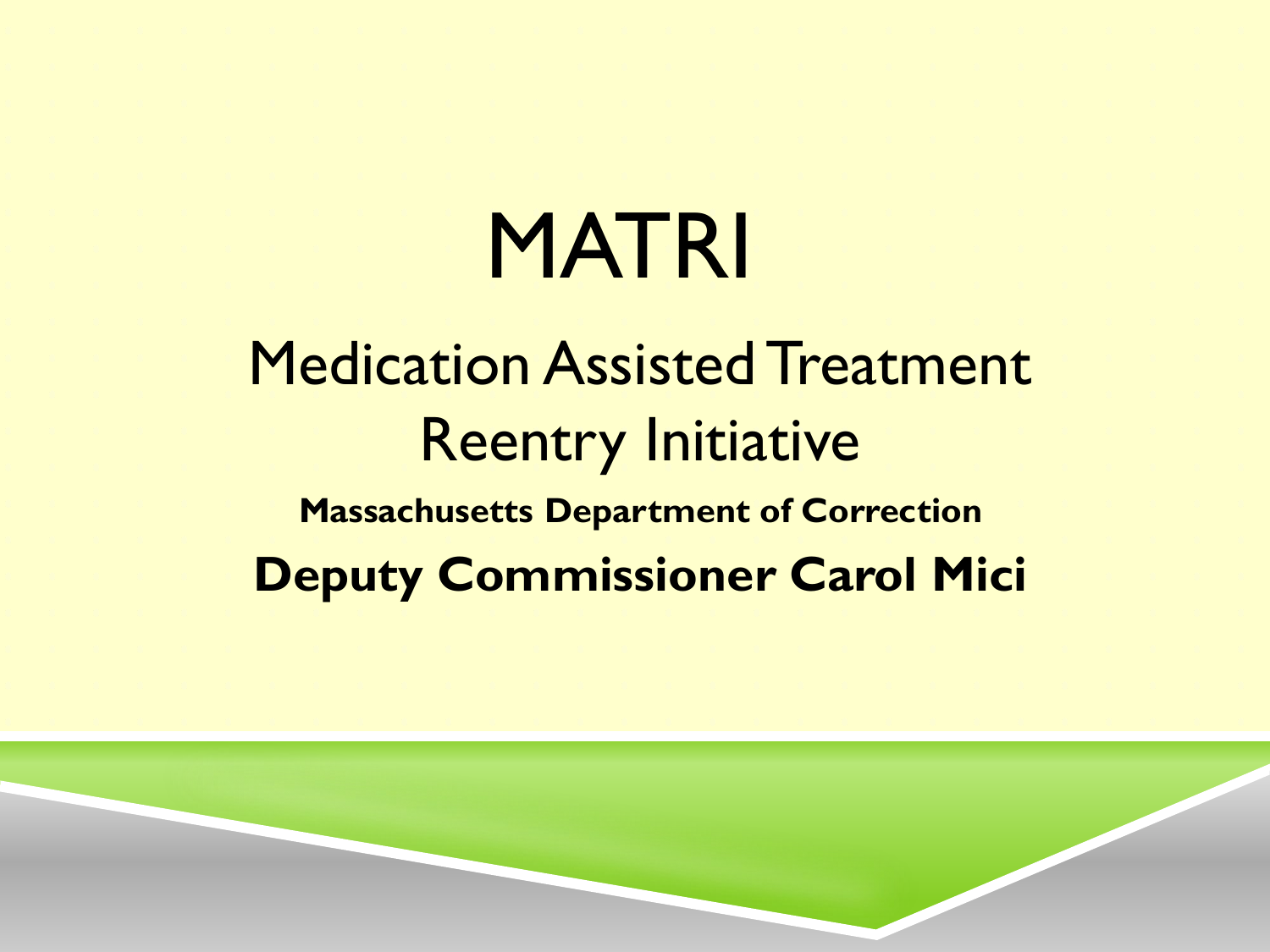#### **Medication Assisted Treatment Reentry Initiative**

- **Partnership between the Department of Correction and the** Department of Public Health's Bureau of Substance Abuse Services in response to the opioid epidemic;
- An interdisciplinary workgroup comprised of medical, mental health, prison based substance use treatment provider, community based substance use treatment provider and correctional staff developed and implemented a MATRI protocol for full implementation in August 2014;
- MATRI shifts prison based substance use treatment from an evidence based public safety model to a hybrid that incorporates the elements of a public health approach.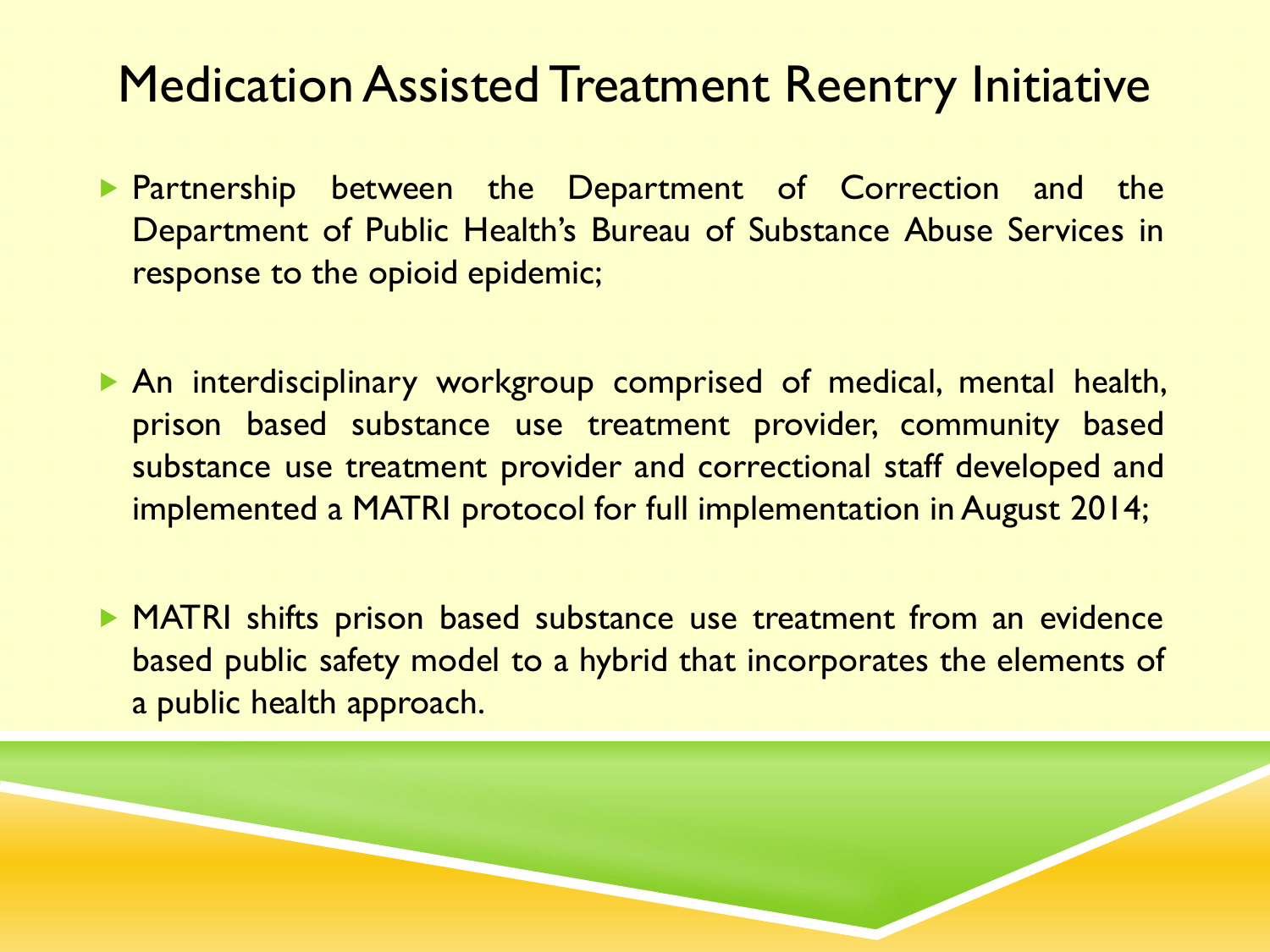## PURPOSE

- To provide pre-release treatment and post-release referral for opioidaddicted and alcohol-addicted offenders in the MA Department of Correction;
- **The goal is to facilitate transition into an outpatient substance use** treatment program which employs a multi-faceted approach to treatment including the use of the medication Naltrexone, counseling, and aftercare referral to community-based providers.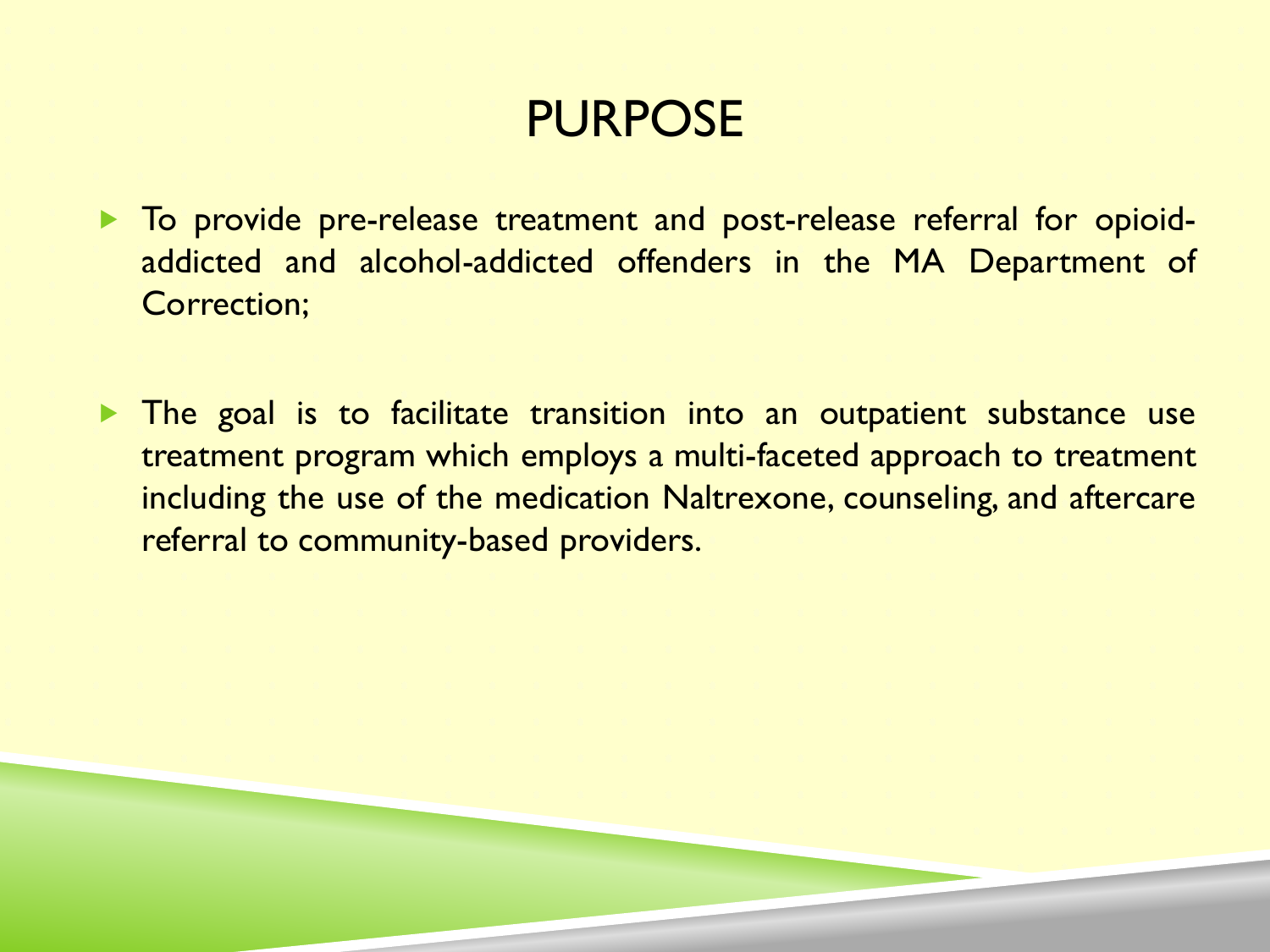## **ELIGIBILITY**

- ▶ Within 9 months to release;
- ▶ Offenders who have graduated/successfully completed the intensive residential substance use treatment program or are enrolled in a nonresidential substance use treatment program;
- ▶ Opioid and/or alcohol dependent;
- **Remain engaged in recovery/treatment.**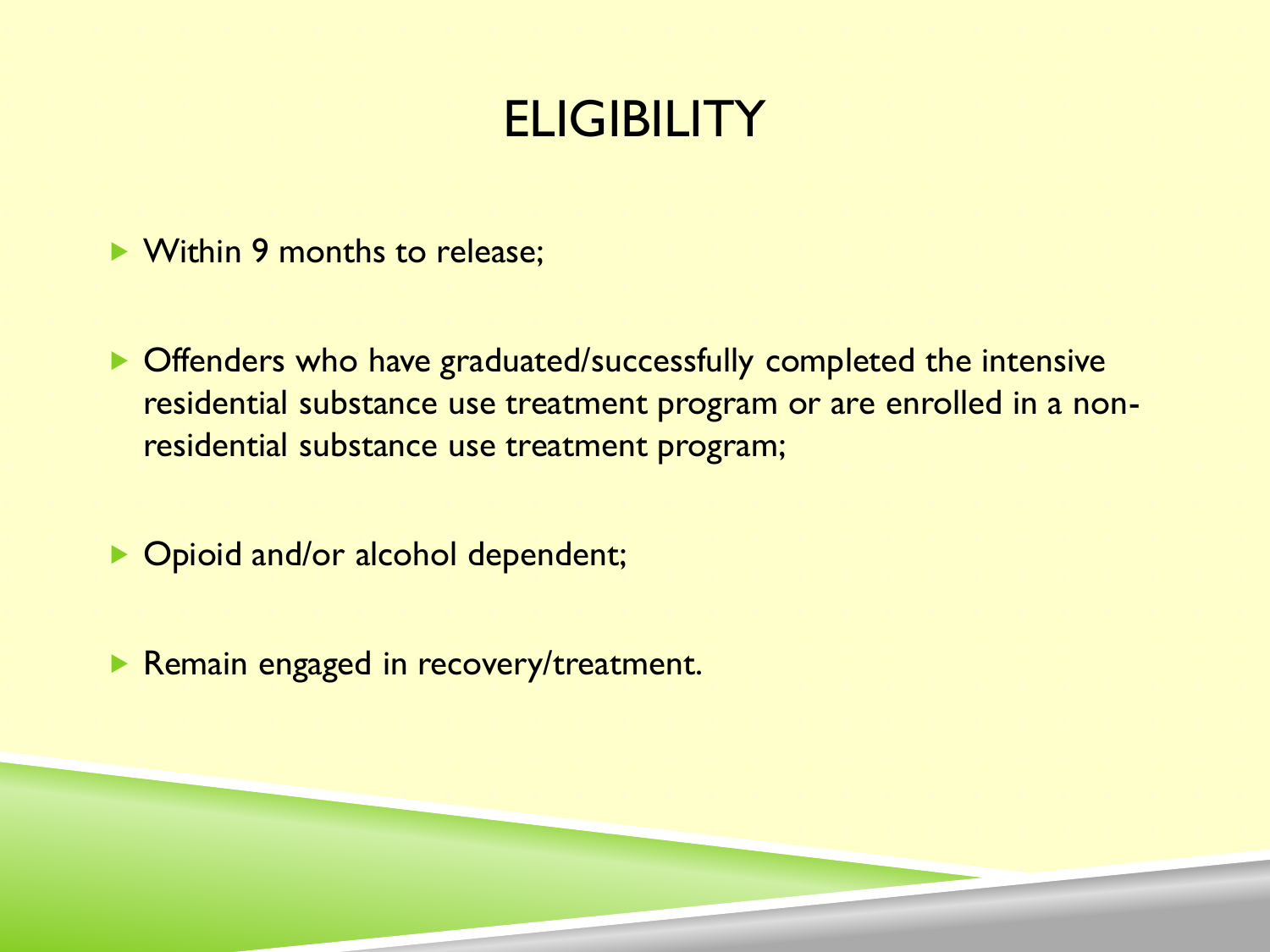## CURRENT PROGRAMMING

- **EXTE:** Current programming includes the residential substance use treatment program, graduate support program, graduate maintenance program, Gateway to Treatment and Pathway to Recovery;
- There are currently 473 intensive treatment beds and 110 graduate support beds at 4 facilities;
- **The department expanded the residential substance use treatment program at MCI-S min** making it one of the only almost entirely treatment facilities;
- **Offenders who graduate the residential substance use treatment program are able to** remain engaged in treatment up to their release through the graduate support program and/or the graduate maintenance program;

**EX Currently 623 enrolled in Graduate Maintenance Program.**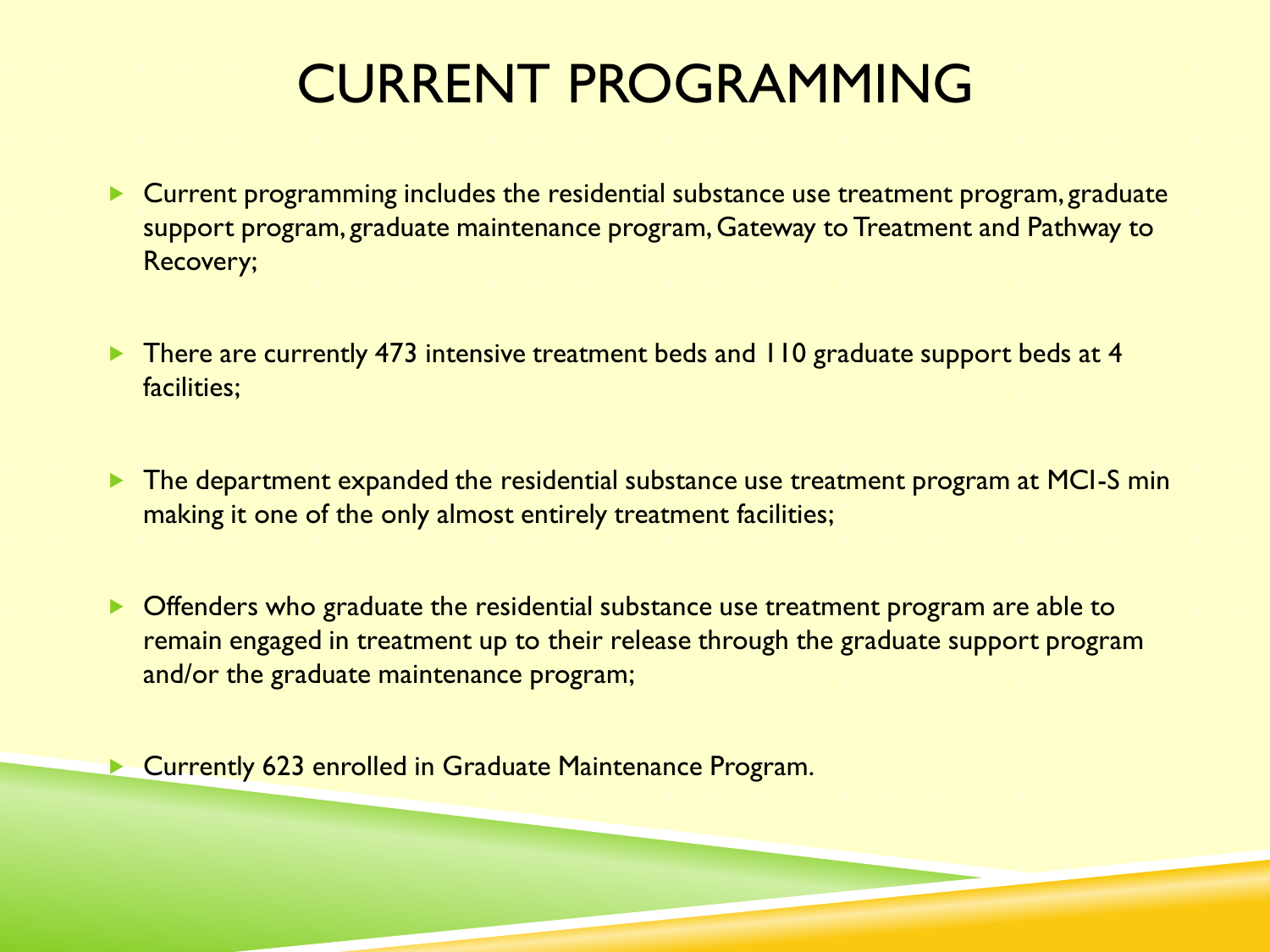#### Spectrum Health Systems Recovery Support Navigator Model

 The RSN plays a key role in developing a community network of providers and volunteer agencies to assist the offender once released.

**The RSNs coordinate with the following:** 

- **Medical Discharge Planners to facilitate referrals to the community based clinics;**
- Assist in the development of the offender's post release substance use treatment plan.
- $\blacktriangleright$  Linkages to faith based organizations, mentors, parole and probation.

 Strengthening existing partnerships with community-based agencies and creating new ones, improves the continuity in the *continuum of care* model in an effort to sustain reentry success and reduce recidivism.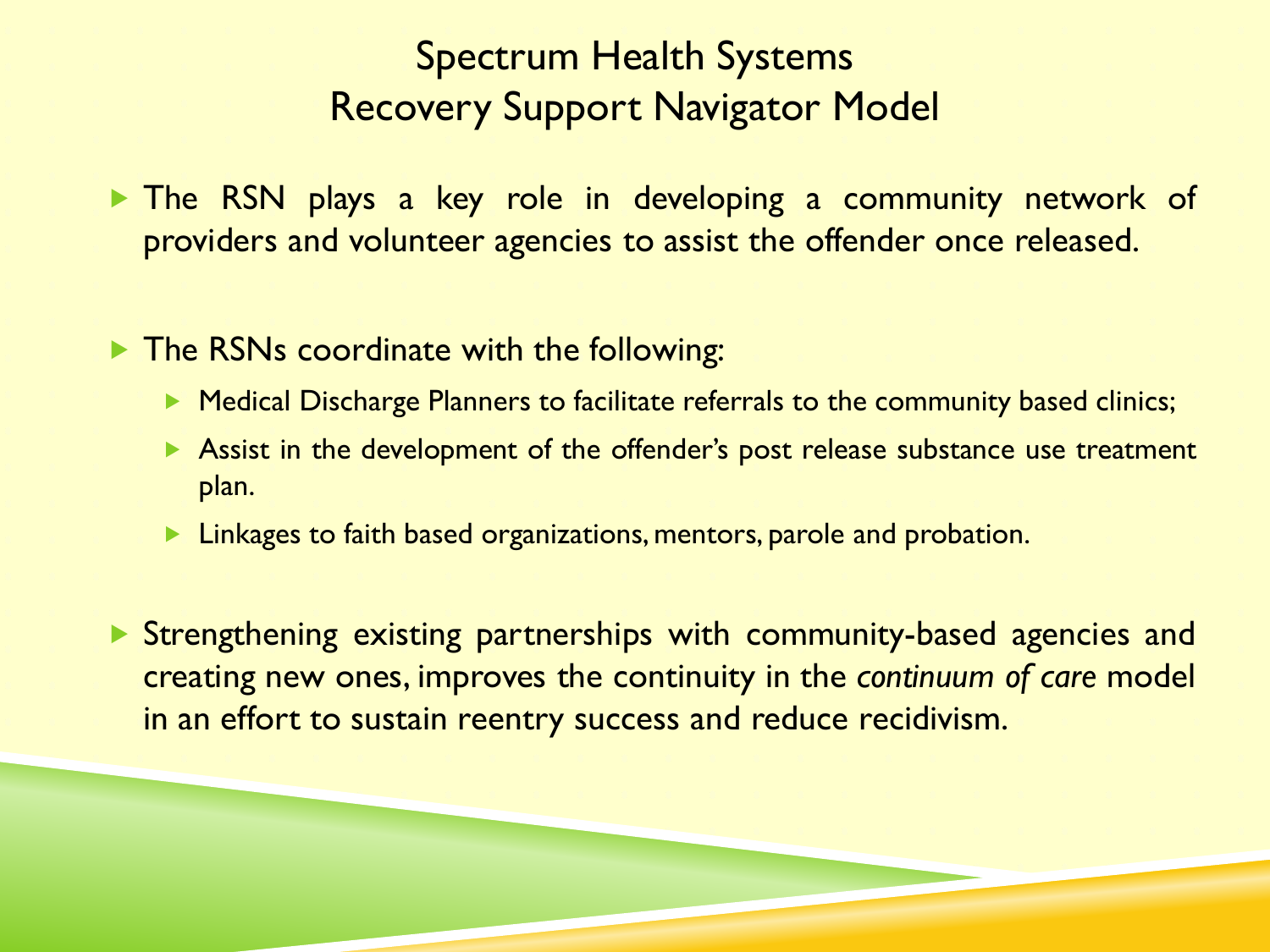#### SPECTRUM POST-RELEASE TREATMENT & OUTPATIENT TREATMENT CENTERS

- ▶ Over 30 Outpatient Treatment Centers across the state
- ▶ Spectrum provides supported case management:
	- $\blacktriangleright$  Implements individualized service plans
	- ▶ Coordinates medical & counseling appointments
	- **IDED** Identifies a Managed Care Organization or Accountable Care Organization for the inmate based on their release address and scheduled outpatient site to ensure MA Health is accepted
	- Educates about MAT & other recovery strategies
	- **Arranges transportation to and from appointments**
	- Facilitates communication among providers
	- Maintains contact between clients and providers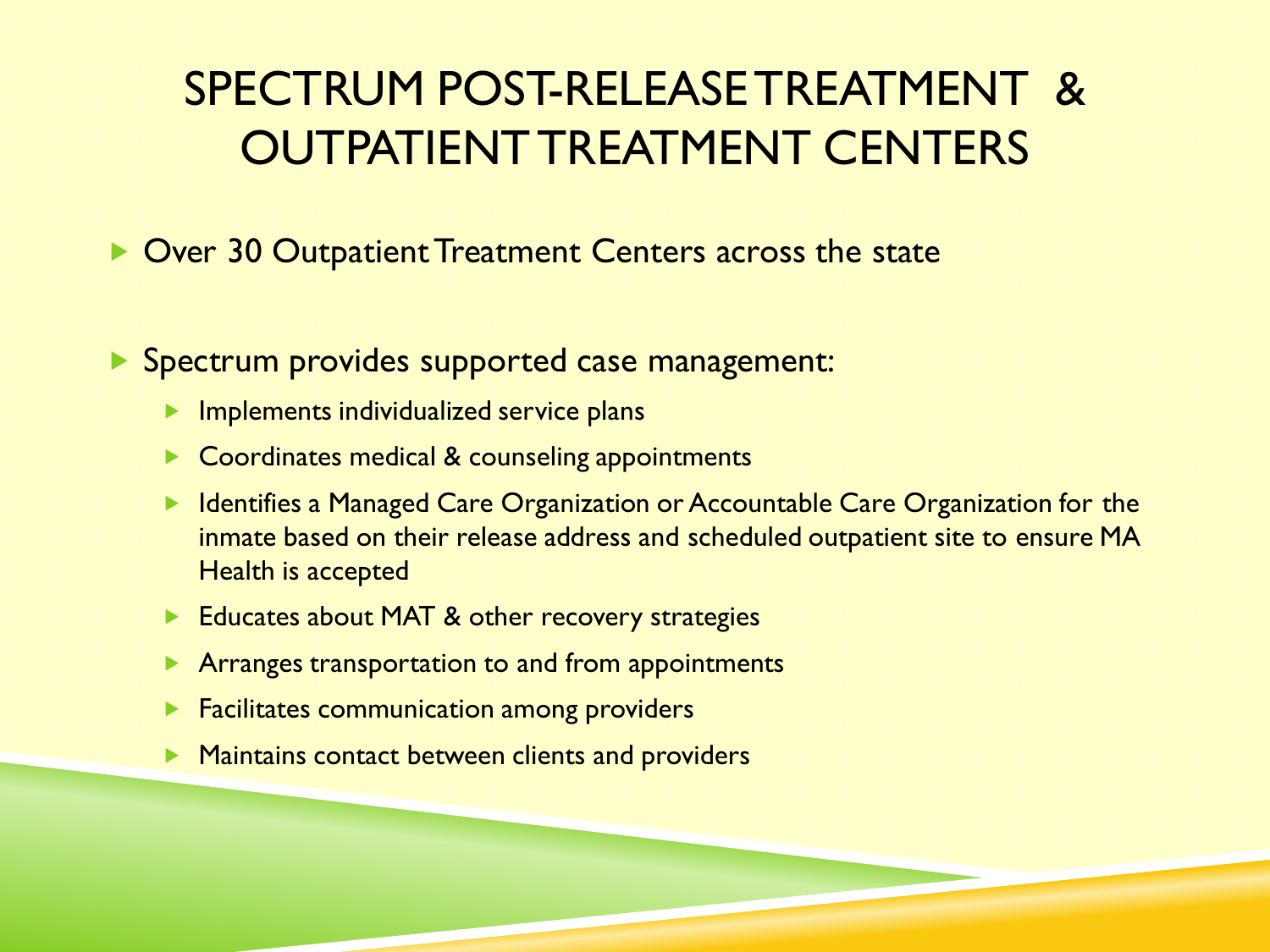#### WELL PATH DISCHARGE PLANNERS

Discharge Planners:

Complete MATRI Referral Request Form;

▶ Obtain consent for release of information;

Document discharge plans in the Inmate Management System.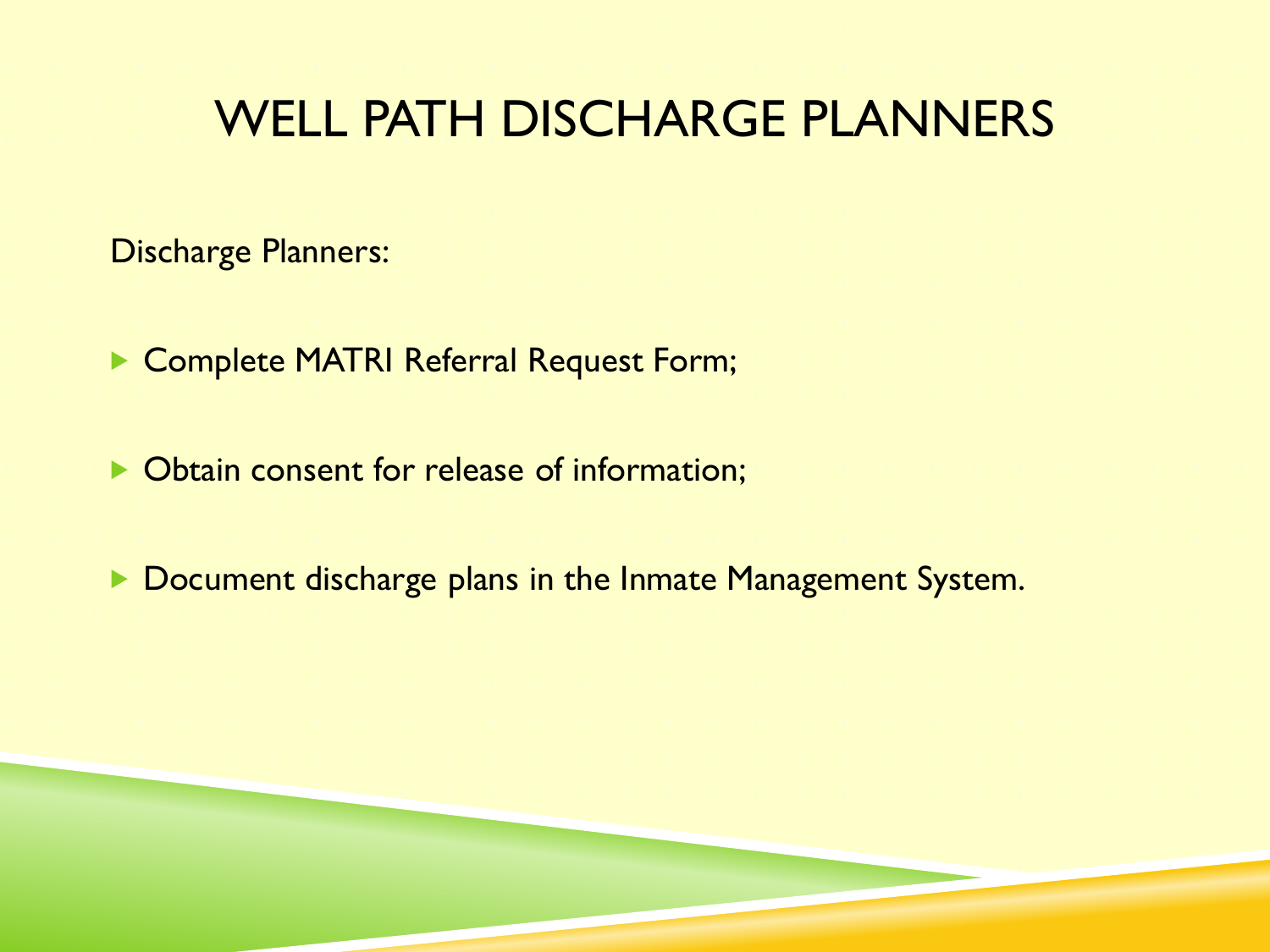## **MA DOC MATRI RECOGNITION**

- **BIA identified the Department's MATRI as a best practice. Funding was allocated to** produce a video featuring Massachusetts, Missouri and Pennsylvania's Medication Assisted Treatment (MAT) programs. The video was featured at the annual National RSAT Workshop in New Orleans, Louisiana in July, 2015;
- Based on the interest generated from the presentation, BJA requested that a follow up presentation be facilitated via a national webinar. On September 16, 2015, MATRI was featured on a webinar titled "Mediation Assisted Treatment: Changing Correctional Paradigms";
- ▶ MA DOC's MATRI was featured at the National RSAT Workshop in Cranston, RI on July 25, 2016; the NIJ Conference in Philadelphia, PA on August 9, 2016 and the ACA Conference in Boston, MA on August 9, 2016.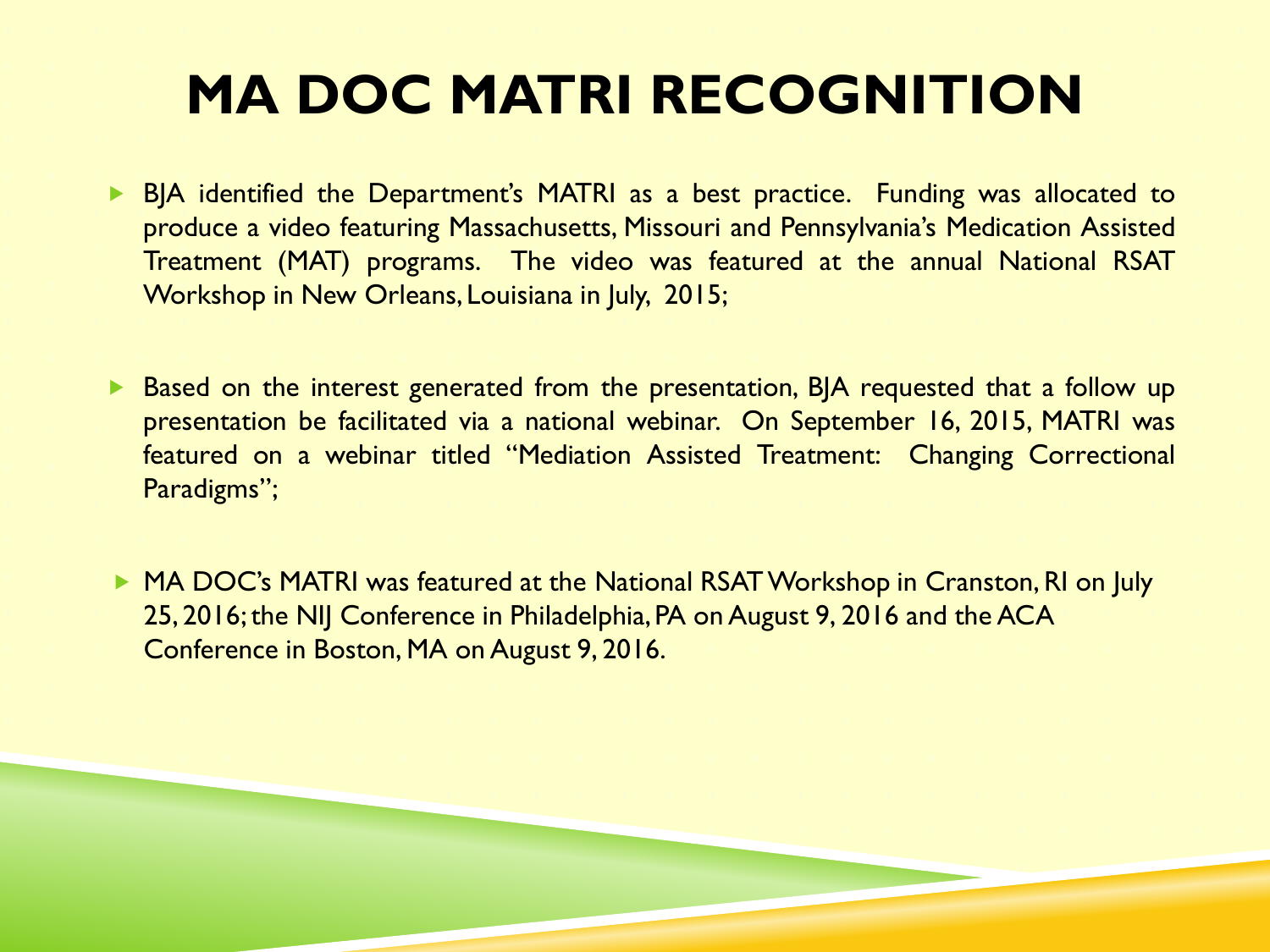## RECOGNITION CONTINUED

- The DOC hosted two MATRI Learning Labs on expanding access to opioid use disorder treatment for justice-involved populations. Representatives from New York, Delaware, Pennsylvania, and Louisiana attended the training in March 2017 and representatives from Arizona, New Jersey, Illinois and Virginia attended the training in June 2017;
- ▶ In June 2017, representatives from the Department were invited by the National Governor's Association to participate on a panel in which numerous other states attended to learn about MA strategies, barriers and lessons learned while implementing the MATRI program;
- ▶ In July 2017, NIC and AHP invited representatives from MA to attend the National RSAT (Residential Substance Abuse Treatment) Workshop in Louisville, KY and participate in a panel to discuss strategies, barriers and lessons learned.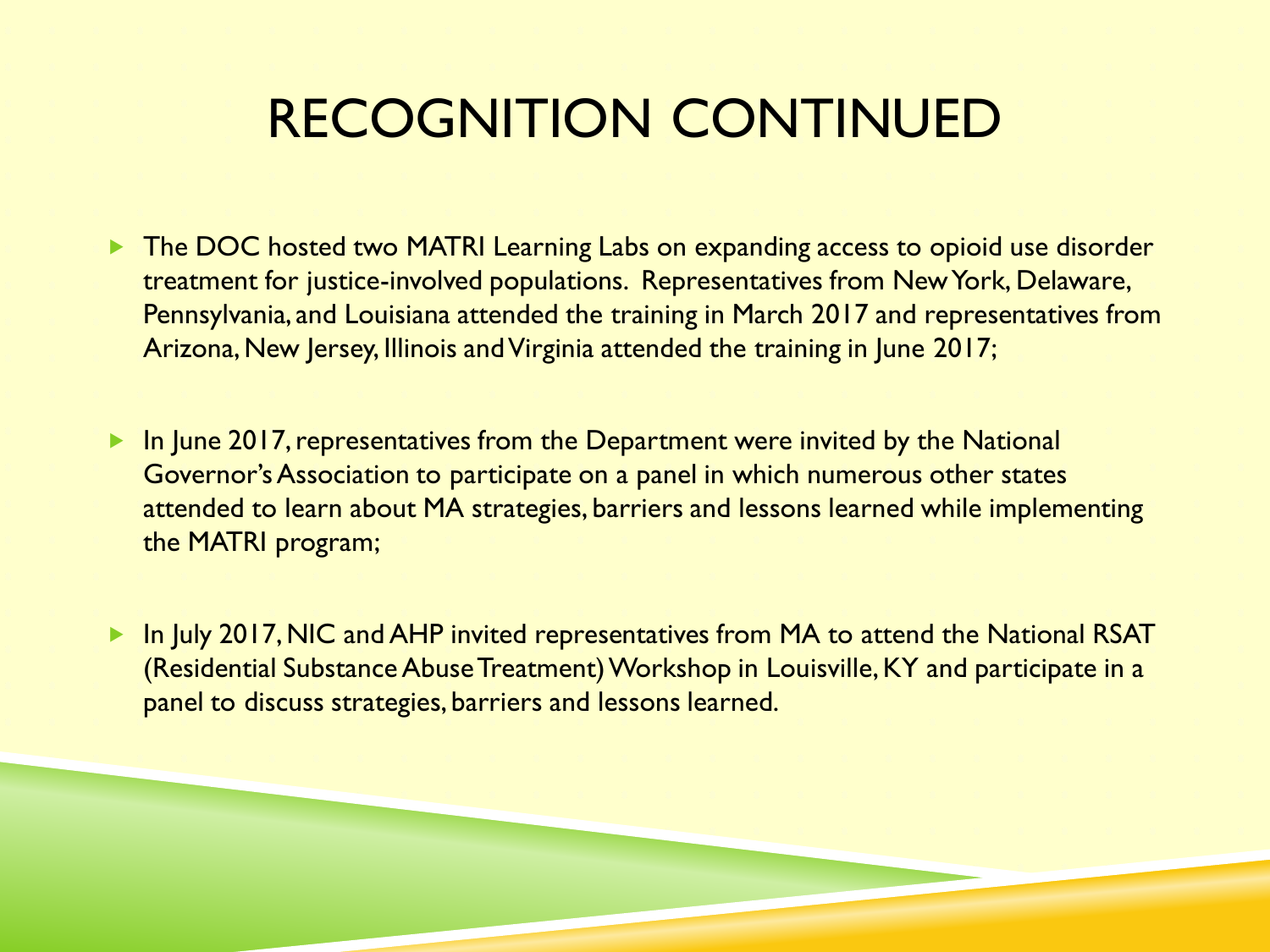## PARTICIPANTS

▶ Since implementation in September 2014, 539 offenders have received an injection pre-release;

▶ Of those who received a pre-release injection, 79% remained engaged in some form of treatment post-release.